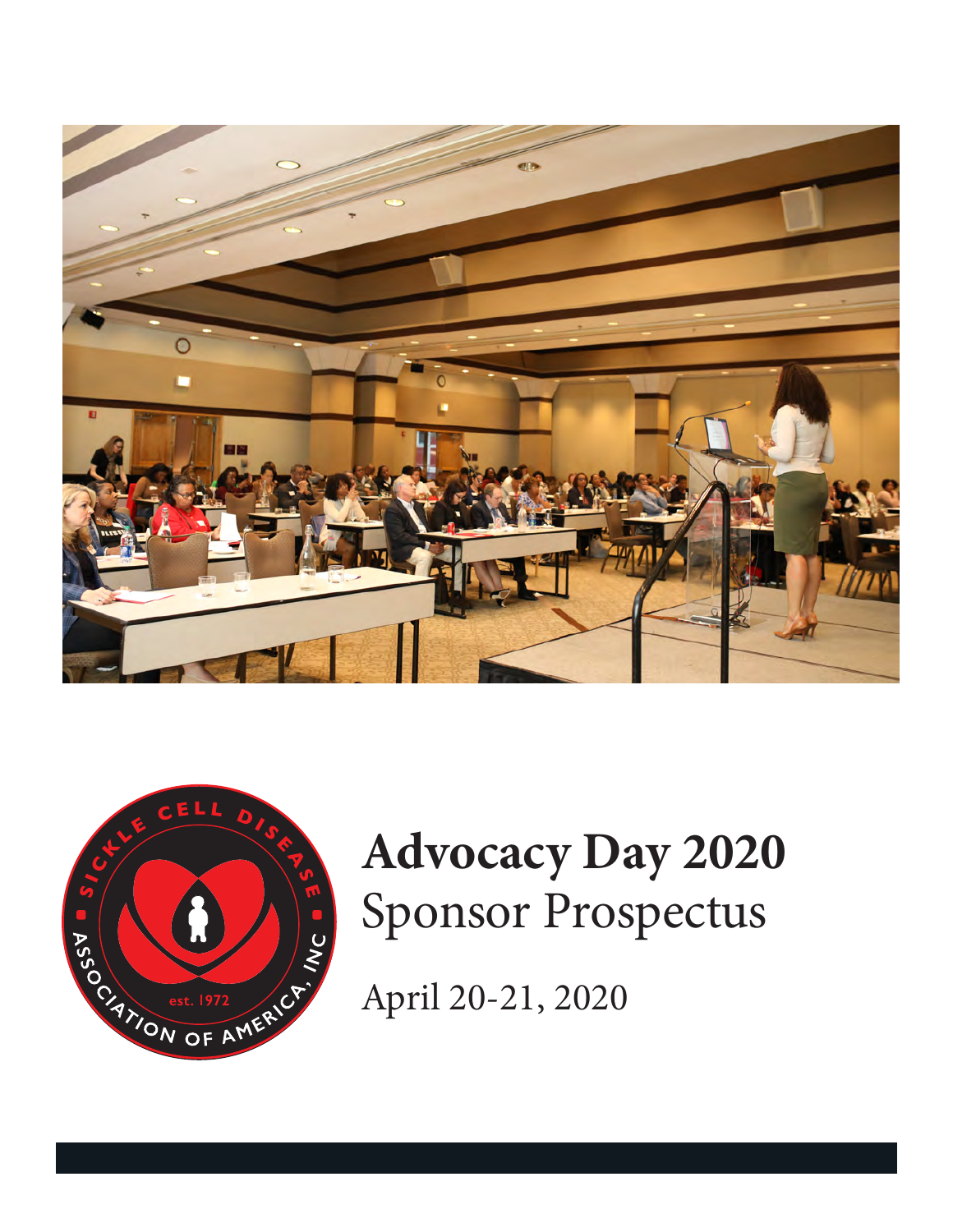

# *Greetings!*

Dear Supporter and Friend of SCDAA:

On behalf of the sickle cell community, we are pleased to extend greetings to all prospective participants of our 2020 Advocacy Day event to be held in Washington, DC from April 20-21, 2020 at the Kellogg Conference Hotel at Gallaudet University and on Capitol Hill.

For 48 years, Sickle Cell Disease Association of America, Inc. (SCDAA) and its member organizations have provided national leadership in building advocacy campaigns and increasing awareness of the impact of sickle cell disease (SCD) on the health, economic, social and educational well-being of the individual and their families. Our collective efforts have provided effective direction in positioning sickle cell disease and its related problems as a major public health care concern and a global problem.

Advocacy Day plays a significant role in extending our outreach strategy to further engage elected officials on the multi-factorial aspects of sickle cell disease. Our twoday event brings together individuals representing our 46 chapters, affiliates and supporters representing 35 states from across the country to meet with Members of Congress and staff members, and to connect with one another. Participants will meet with their representatives or congressional staffers to share their stories about the impact of sickle cell disease on their lives and to advocate for key legislation that would address research funding, community health responses, and improved treatment options affecting the sickle cell community.

We invite you to join SCDAA as a valued partner in building the next generation of leaders and advocates, as we work together for a sickle cell disease-free future. We look forward to your support and participation at our 2020 Advocacy Day!

Sincerely,



Beverley Francis-Gibson President/CEO Sickle Cell Disease Association of America, Inc.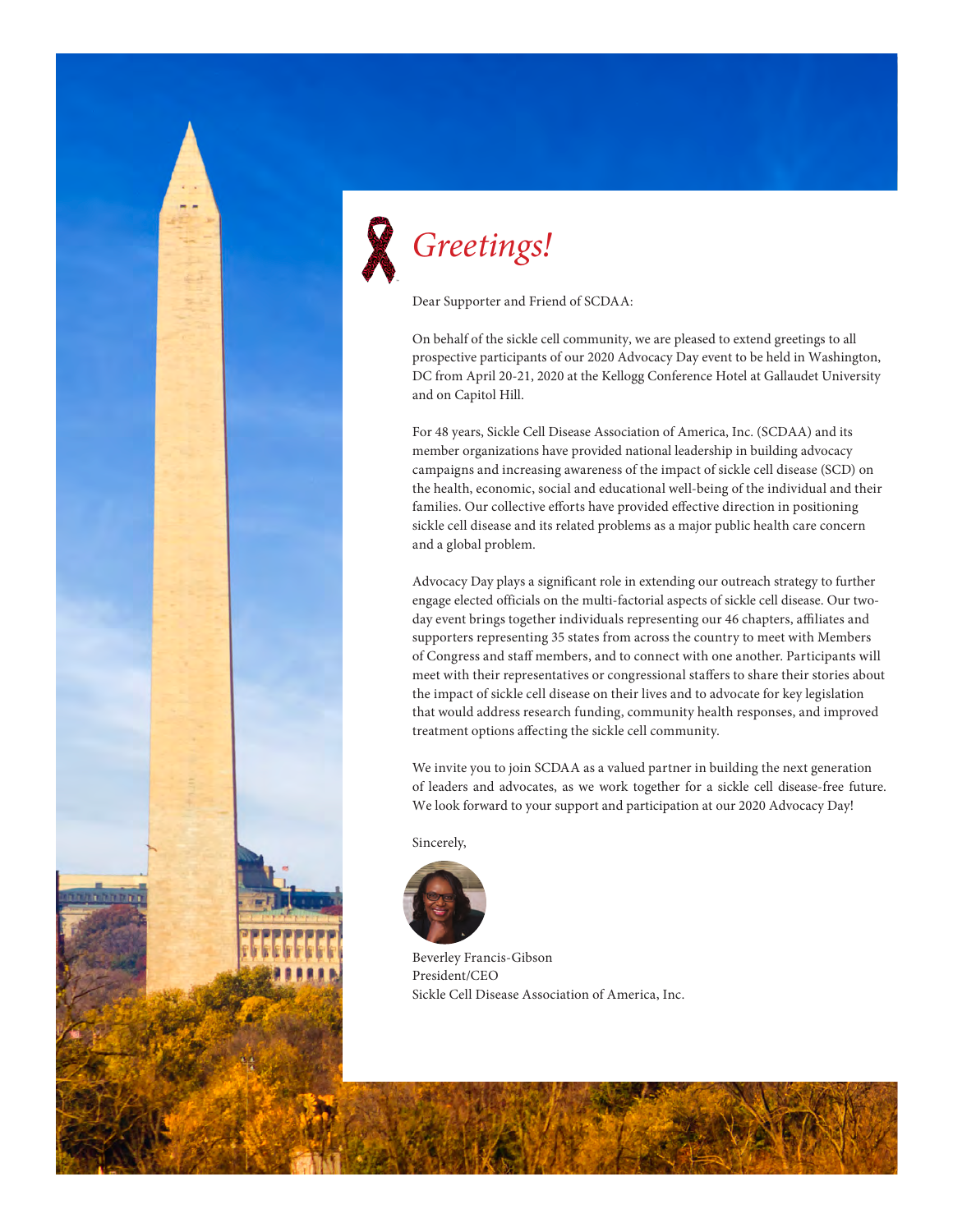

## What is Sickle Cell Disease (SCD)?

Sickle cell disease (SCD) is an<br>
sinherited blood disorder which<br>
problem. At least 100,000 Americans live ickle cell disease (SCD) is an inherited blood disorder which constitutes a global public health with the disease. Many more Americans - as many as 2.5 million – including 1 in 12 African-Americans, are carriers for Sickle Cell (also called sickle cell trait or SCT). SCD affects African Americans, Hispanics and is common among those whose ancestors come from sub-Saharan Africa; regions in the Western Hemisphere; Saudi Arabia, India; and Mediterranean countries.

SCD causes the destruction of red blood cells due to the presence of the abnormal hemoglobin S, resulting in anemia and vaso-occlusion (blocking of blood vessels by sticky and inflexible red blood cells).

Complications include early childhood death from infection, stroke in young children and adults, infection of the lungs similar to pneumonia, pulmonary hypertension, chronic damage to organs such as the kidney resulting in chronic kidney failure, and frequent severe painful episodes. These unpredictable, intermittent, devastating pain events can begin as early as six months of age and can span a lifetime, impacting school attendance and the work force.

While the physical aspects of SCD are formidable, advances in the reduction of morbidity and mortality have provided the opportunity for a person with the condition to experience a prolonged and improved life.

However, there remains a significant lack of progress in the broader public health and social issues of educational, vocational, support for personal, family and community relations, practitioner and public education and mental health aspects of the lives of these individuals. There is an emerging body of promising experimental and practice-based research that suggest improvements in the overall quality of life for persons with SCD and their families. However, the relative lack of resources for such efforts remains problematic.

Federal resources directed to surveillance, research, newborn screening, follow-up, and ongoing treatment strategies such as analgesics and the medication hydroxyurea have been key to recent advances in fighting SCD.



#### SCD affects an estimated 100,000 Americans



1,800- 2,000 infants are born with SCD each year in the US, primarily African American and Hispanic



SCD patients experience 18K – 20K or more blood transfusions per year



Individuals with SCD avg. 200,000 ER visits annually



People with the most severe form of SCD may have a 2-3 decade shorter life expectancy



20%-30% of children encounter stroke and cognitive impairment



Worldwide 300K+ infants are born with SCD per year



65%-70% of those with SCD are classified as low income or economically disadvantaged



Approx. 3 million people in the U.S. and 300 million worldwide are carriers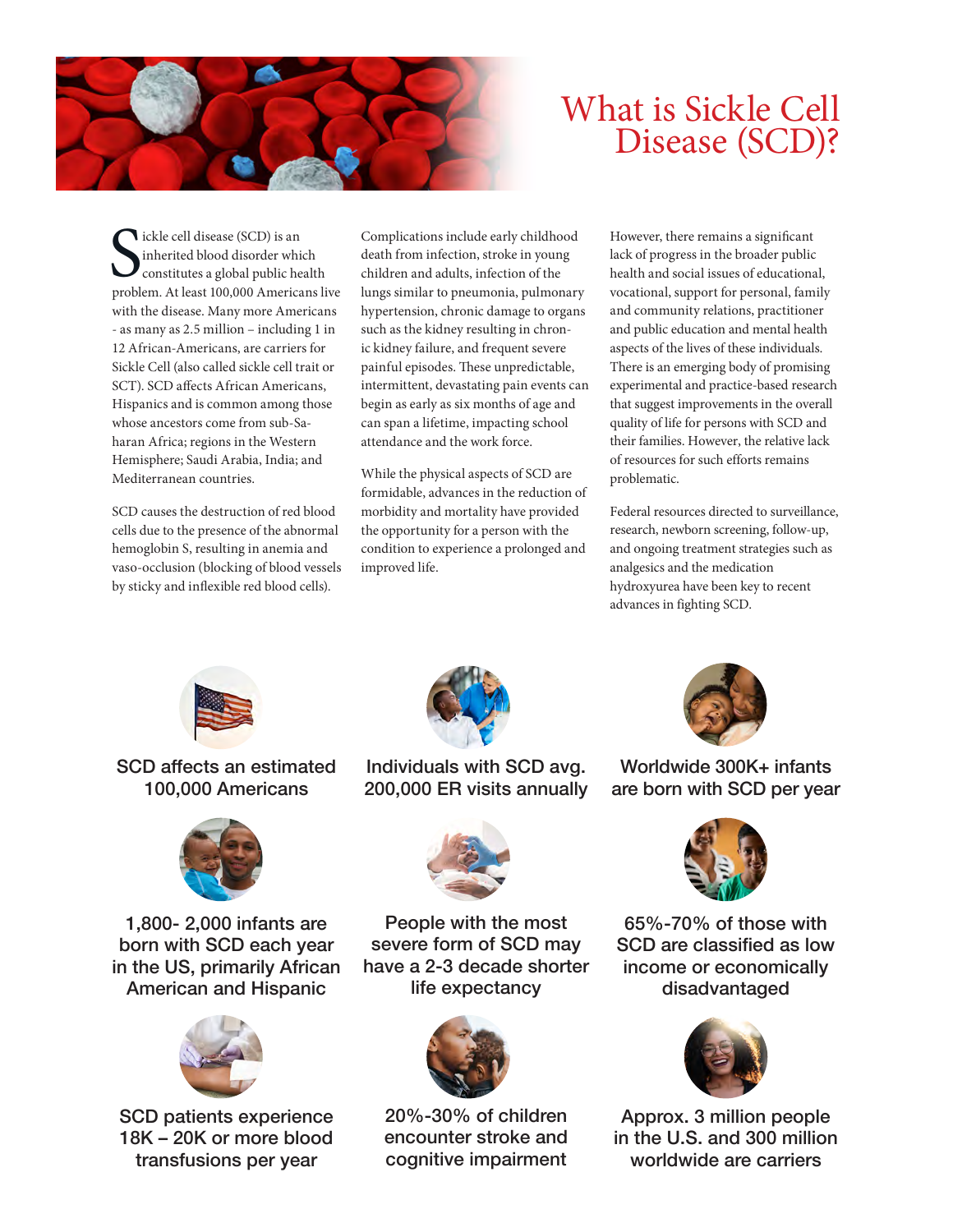# SCDAA **Advocacy Day**

SCDAA's two-day event brings together individuals representing our 46 chapters, affiliates and supporters representing 35 states from across the country for a reception, with invited representatives from the House and Senate on April 20th at the Kellogg Conference Hotel at Gallaudet University, a 150 year-old institution that has produced leaders and innovators who have influenced history.

On this day, Advocacy Day participants will be briefed on the legislative agenda items, review schedule of meetings with Members of Congress and staff members, and connect with one another. On April 21st, participants will meet with their representatives or congressional staffers to share their stories about the impact of sickle cell disease on their lives and to ask for their support on key legislation affecting the sickle cell community.

#### **Target Audience:**

Patients and Families

**ROUT HITTEL** 

------------------------

BREADERS CONFERENCE

,,,,,,,,,,

#### **Broad Objectives:**

Participants will be able to:

- Gain knowledge about national advocacy efforts & strategies.
- Learn about key legislation impacting the sickle cell community.
- Meet with their representatives and congressional staffers to share personal stories about living with SCD.
- Connect with others from around the country in a collective effort to advocate on behalf of the sickle cell community.



At Gallaudet University